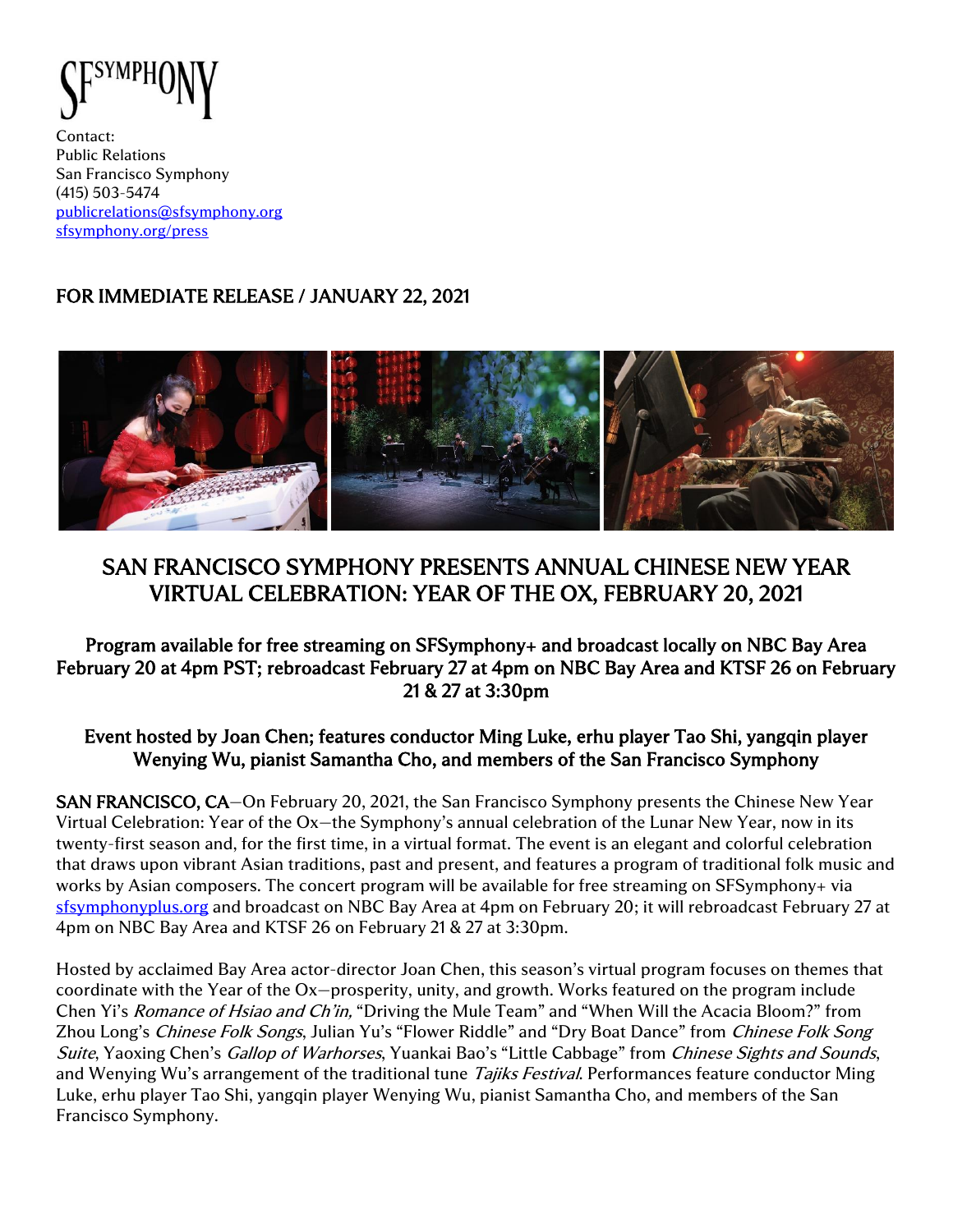Ming Luke says, "Nothing could be more auspicious than Chinese New Year's music with San Francisco Symphony musicians celebrating the Year of the Ox, a year of strength, honesty and positivity! With so much to look forward to this year, recording with these amazing musicians is an absolute treat and a gift from us to you to celebrate the new year. From sweet Chinese folk songs to the thrill of Gallop of Warhorses with erhu soloist Tao Shi, it was a wonderful joy to make music with these musicians and we can't wait for you to join the celebration!"

For an elevated experience, guests are invited to upgrade to a VIP Sponsor Package. Sponsor benefits include access to an exclusive VIP virtual experience created by Blueprint Studios, featuring special guests and musical surprises, prior to and immediately following the concert event, and a themed "Spring Celebration Kit" by McCalls Catering, home-delivered to pair with this concert event. Sponsors of the Chinese New Year celebration support the San Francisco Symphony's myriad artistic, education, and community programs, and allow the Symphony to provide this virtual event free of charge and accessible to all. For more information or to purchase a VIP Sponsor Package, please call 415-503-5351 or visit **sfsymphony.org/cny**.

Chinese New Year Virtual Celebration: Year of the Ox is co-chaired by Tiffany Chang and Nanci Nishimura and made possible through the generosity of Presenting Sponsors Margaret Liu Collins & Edward B. Collins. The event is presented in partnership with the San Francisco Arts Commission.

[Click here](https://www.sfsymphony.org/About-SFS/Press-Room/Press-Kits/Chinese-New-Year-2021) to access the Online Press Kit, which includes downloadable guest artist headshots, behind-thescenes production images, and a PDF of this press release in English and Traditional Chinese.

## CALENDAR EDITORS**:**

### Chinese New Year Virtual Celebration: Year of the Ox — FREE EVENT Released February 20, 2021 Also broadcasting locally on NBC Bay Area February 20 at 4pm PST; Rebroadcasting on NBC Bay Area February 27 at 4pm and on KTSF 26 February 21 & 27 at 3:30pm

Joan Chen host [Ming Luke](http://www.mingluke.com/biography.html) conductor Wenying Wu yangqin Tao Shi erhu [Samantha Cho](https://www.samanthacho.com/bio) piano [Adam Larsen](https://www.hum-bar.com/about/) projection design [Frank Zamacona](https://www.zamacona-productions.com/bio.html) director Members of the San Francisco Symphony

Traditional (arr. Wenying Wu) Tajiks Festival

Julian YU "Flower Riddle" and "Dry Boat Dance" from Chinese Folk Song Suite

### Yuankai BAO

"Little Cabbage" from Yanhuang Fengqing (Chinese Sights and Sounds)

### ZHOU Long

"Driving the Mule Team" and "When Will the Acacia Bloom?" from *Chinese Folk Songs* 

## CHEN Yi

Romance of Hsiao and Ch'in